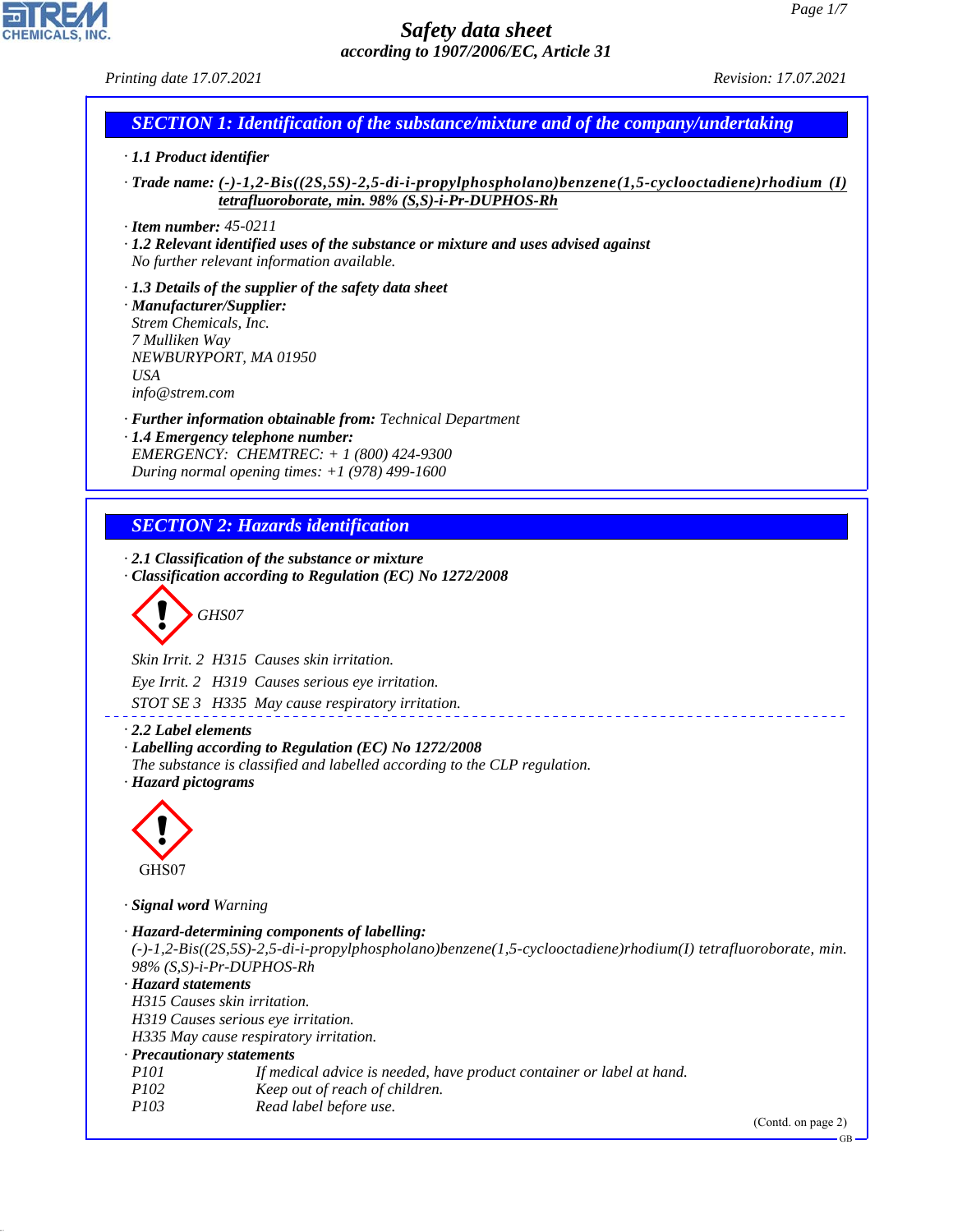*Printing date 17.07.2021 Revision: 17.07.2021*

*Trade name: (-)-1,2-Bis((2S,5S)-2,5-di-i-propylphospholano)benzene(1,5-cyclooctadiene)rhodium (I) tetrafluoroborate, min. 98% (S,S)-i-Pr-DUPHOS-Rh*

|                                            | (Cond. of page 1)                                                                                                                                  |  |  |
|--------------------------------------------|----------------------------------------------------------------------------------------------------------------------------------------------------|--|--|
| P <sub>231</sub>                           | Handle under inert gas.                                                                                                                            |  |  |
| P <sub>222</sub>                           | Do not allow contact with air.                                                                                                                     |  |  |
|                                            | P305+P351+P338 IF IN EYES: Rinse cautiously with water for several minutes. Remove contact lenses, if<br>present and easy to do. Continue rinsing. |  |  |
| $P403 + P233$                              | Store in a well-ventilated place. Keep container tightly closed.                                                                                   |  |  |
| P422                                       | Store contents under inert gas.                                                                                                                    |  |  |
| <i>P501</i>                                | Dispose of contents/container in accordance with local/regional/national/international<br>regulations.                                             |  |  |
| $\cdot$ 2.3 Other hazards                  |                                                                                                                                                    |  |  |
| $\cdot$ Results of PBT and vPvB assessment |                                                                                                                                                    |  |  |

*· PBT: Not applicable.*

*· vPvB: Not applicable.*

# *SECTION 3: Composition/information on ingredients*

*· 3.1 Chemical characterisation: Substances · CAS No. Description (-)-1,2-Bis((2S,5S)-2,5-di-i-propylphospholano)benzene(1,5 cyclooctadiene)rhodium(I) tetrafluoroborate, min. 98% (S, S)-i-Pr-DUPHOS-Rh*

## *SECTION 4: First aid measures*

*· 4.1 Description of first aid measures*

- *· After inhalation: In case of unconsciousness place patient stably in side position for transportation.*
- *· After skin contact: Immediately wash with water and soap and rinse thoroughly.*
- *· After eye contact:*

*Rinse opened eye for several minutes under running water. If symptoms persist, consult a doctor.*

*· After swallowing: If symptoms persist consult doctor.*

- *· 4.2 Most important symptoms and effects, both acute and delayed No further relevant information available.*
- *· 4.3 Indication of any immediate medical attention and special treatment needed*

*No further relevant information available.*

### *SECTION 5: Firefighting measures*

- *· 5.1 Extinguishing media*
- *· Suitable extinguishing agents: Use fire extinguishing methods suitable to surrounding conditions.*
- *· 5.2 Special hazards arising from the substance or mixture No further relevant information available.*
- *· 5.3 Advice for firefighters*

44.1.1

*· Protective equipment: No special measures required.*

### *SECTION 6: Accidental release measures*

- *· 6.1 Personal precautions, protective equipment and emergency procedures Not required.*
- *· 6.2 Environmental precautions: Do not allow to enter sewers/ surface or ground water.*
- *· 6.3 Methods and material for containment and cleaning up:*
- *Dispose contaminated material as waste according to item 13. Ensure adequate ventilation.*

(Contd. on page 3)

GB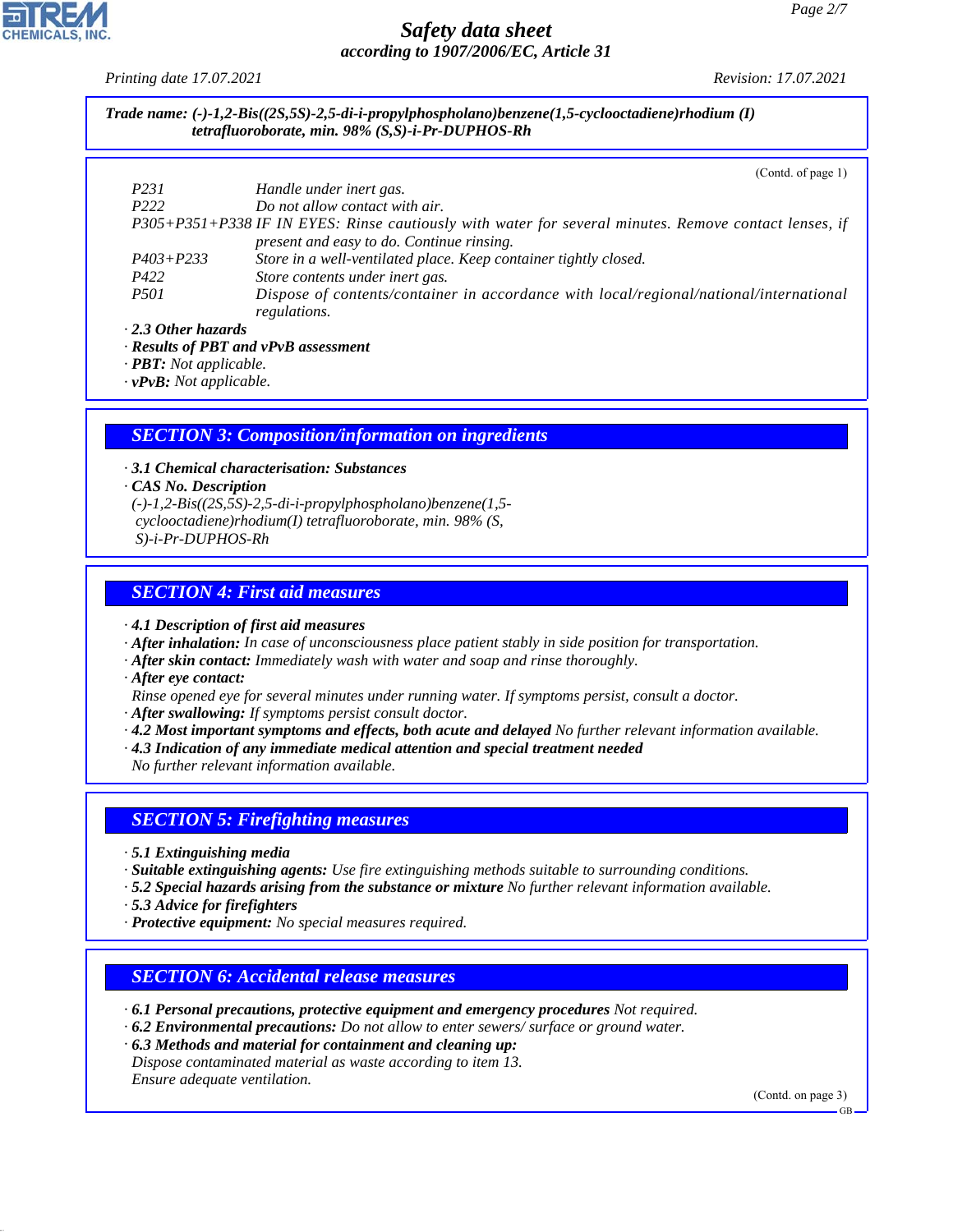

*Trade name: (-)-1,2-Bis((2S,5S)-2,5-di-i-propylphospholano)benzene(1,5-cyclooctadiene)rhodium (I) tetrafluoroborate, min. 98% (S,S)-i-Pr-DUPHOS-Rh*

(Contd. of page 2)

- *· 6.4 Reference to other sections*
- *See Section 7 for information on safe handling.*
- *See Section 8 for information on personal protection equipment.*
- *See Section 13 for disposal information.*

### *SECTION 7: Handling and storage*

- *· 7.1 Precautions for safe handling Open and handle receptacle with care.*
- *· Handling: Handle under inert gas.*
- *· Information about fire and explosion protection: No special measures required.*
- *· 7.2 Conditions for safe storage, including any incompatibilities*
- *· Storage: Store contents under inert gas.*
- *· Requirements to be met by storerooms and receptacles: No special requirements.*
- *· Information about storage in one common storage facility: Not required.*
- *· Further information about storage conditions: Keep container tightly sealed.*
- *· 7.3 Specific end use(s) No further relevant information available.*

#### *SECTION 8: Exposure controls/personal protection*

- *· Additional information about design of technical facilities: No further data; see item 7.*
- *· 8.1 Control parameters*
- *· Ingredients with limit values that require monitoring at the workplace: Not required.*
- *· Additional information: The lists valid during the making were used as basis.*
- *· 8.2 Exposure controls*
- *· Personal protective equipment:*
- *· General protective and hygienic measures:*
- *Keep away from foodstuffs, beverages and feed. Immediately remove all soiled and contaminated clothing Wash hands before breaks and at the end of work. Avoid contact with the eyes and skin.*

*· Respiratory protection:*

*In case of brief exposure or low pollution use respiratory filter device. In case of intensive or longer exposure use self-contained respiratory protective device.*

*· Protection of hands:*



44.1.1

\_S*Protective gloves*

*The glove material has to be impermeable and resistant to the product/ the substance/ the preparation.*

*Due to missing tests no recommendation to the glove material can be given for the product/ the preparation/ the chemical mixture.*

*Selection of the glove material on consideration of the penetration times, rates of diffusion and the degradation · Material of gloves*

*The selection of the suitable gloves does not only depend on the material, but also on further marks of quality and varies from manufacturer to manufacturer.*

*· Penetration time of glove material*

*The exact break through time has to be found out by the manufacturer of the protective gloves and has to be observed.*

(Contd. on page 4)

GB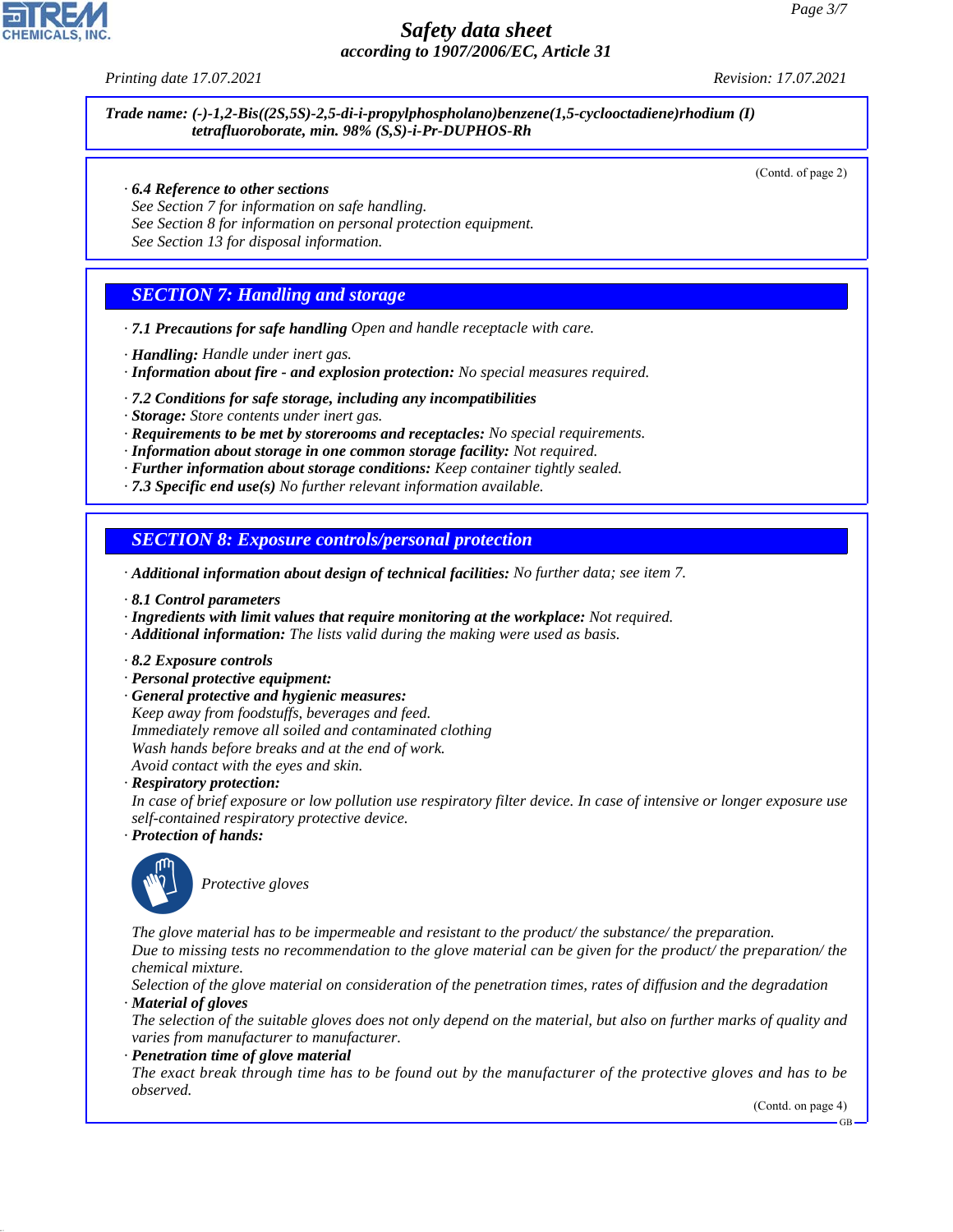| tetrafluoroborate, min. 98% (S,S)-i-Pr-DUPHOS-Rh            |                                               |                    |
|-------------------------------------------------------------|-----------------------------------------------|--------------------|
| $\cdot$ Eye protection:                                     |                                               | (Contd. of page 3) |
|                                                             |                                               |                    |
|                                                             |                                               |                    |
| Tightly sealed goggles                                      |                                               |                    |
|                                                             |                                               |                    |
| · 9.1 Information on basic physical and chemical properties |                                               |                    |
| · General Information                                       |                                               |                    |
| $\cdot$ Appearance:                                         |                                               |                    |
| Form:                                                       | Crystalline                                   |                    |
| Colour:                                                     | Red                                           |                    |
| $\cdot$ Odour:                                              | Undistinguishable.                            |                    |
| · Odour threshold:                                          | Not determined.                               |                    |
| $\cdot$ pH-value:                                           | Not applicable.                               |                    |
| · Change in condition                                       |                                               |                    |
| <b>Melting point/freezing point:</b>                        | Undetermined.                                 |                    |
| Initial boiling point and boiling range: Undetermined.      |                                               |                    |
| · Flash point:                                              | Not applicable.                               |                    |
| · Flammability (solid, gas):                                | Not determined.                               |                    |
| · Ignition temperature:                                     |                                               |                    |
| Decomposition temperature:                                  | Not determined.                               |                    |
| · Auto-ignition temperature:                                | Not determined.                               |                    |
| · Explosive properties:                                     | Product does not present an explosion hazard. |                    |
| · Explosion limits:                                         |                                               |                    |
| Lower:                                                      | Not determined.                               |                    |
| <b>Upper:</b>                                               | Not determined.                               |                    |
| · Vapour pressure:                                          | Not applicable.                               |                    |
| $\cdot$ Density:                                            | Not determined.                               |                    |
| · Relative density                                          | Not determined.                               |                    |
| Vapour density                                              | Not applicable.                               |                    |
| $\cdot$ Evaporation rate                                    | Not applicable.                               |                    |
| · Solubility in / Miscibility with                          |                                               |                    |
| water:                                                      | Insoluble.                                    |                    |
| · Partition coefficient: n-octanol/water:                   | Not determined.                               |                    |
| · Viscosity:                                                |                                               |                    |
| Dynamic:                                                    | Not applicable.                               |                    |
| Kinematic:                                                  | Not applicable.                               |                    |
| · Solvent content:                                          |                                               |                    |
| Organic solvents:                                           | $0.0\%$                                       |                    |
| $VOC$ (EC)                                                  | 0.00%                                         |                    |
| Solids content:                                             | 100.0%                                        |                    |
| .9.2 Other information                                      | No further relevant information available.    |                    |

(Contd. on page 5)



44.1.1

*Printing date 17.07.2021 Revision: 17.07.2021*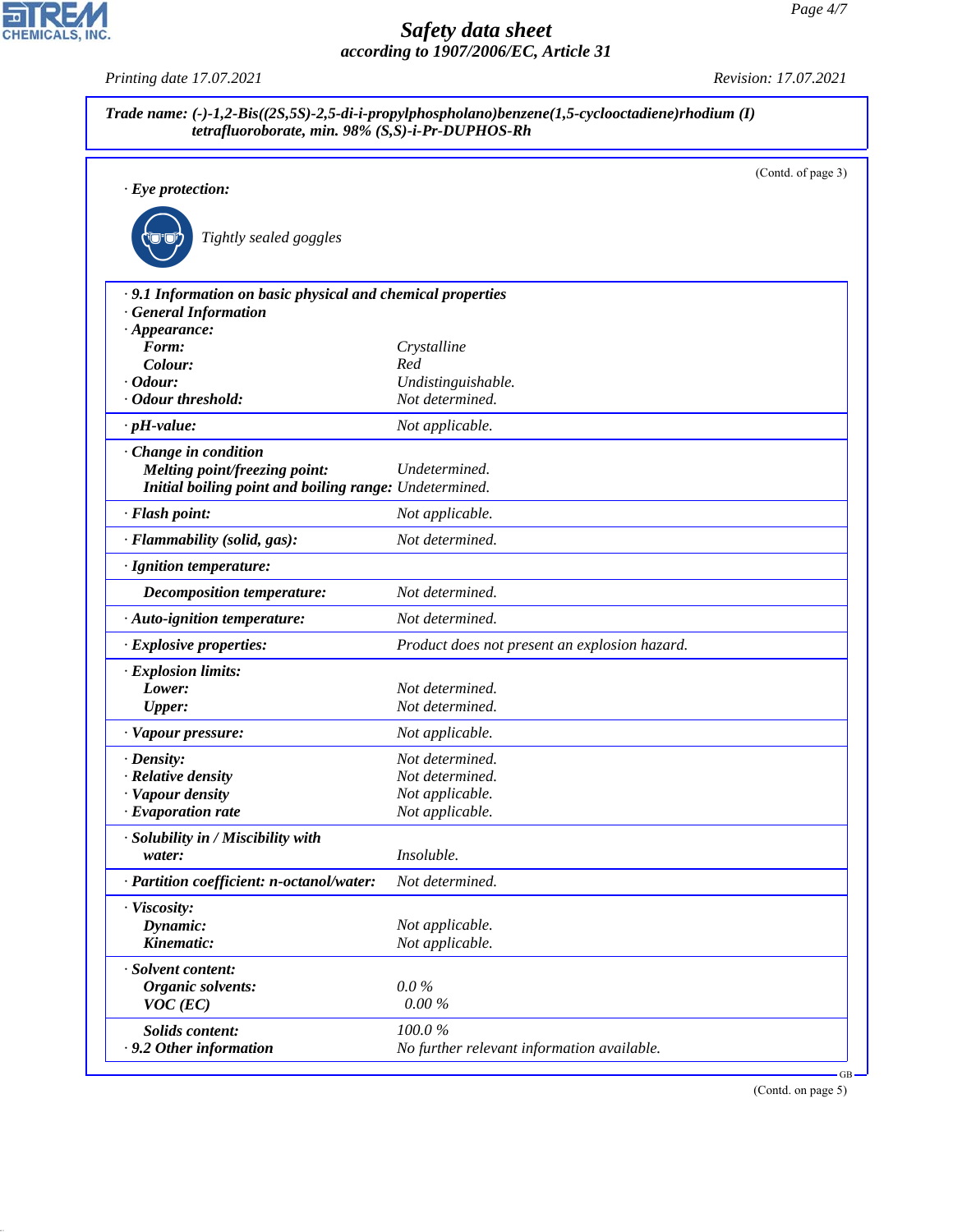*Printing date 17.07.2021 Revision: 17.07.2021*

*Trade name: (-)-1,2-Bis((2S,5S)-2,5-di-i-propylphospholano)benzene(1,5-cyclooctadiene)rhodium (I) tetrafluoroborate, min. 98% (S,S)-i-Pr-DUPHOS-Rh*

(Contd. of page 4)

#### *SECTION 10: Stability and reactivity*

- *· 10.1 Reactivity No further relevant information available.*
- *· 10.2 Chemical stability*
- *· Thermal decomposition / conditions to be avoided: No decomposition if used according to specifications.*
- *· 10.3 Possibility of hazardous reactions No dangerous reactions known.*
- *· 10.4 Conditions to avoid No further relevant information available.*
- *· 10.5 Incompatible materials: No further relevant information available.*
- *· 10.6 Hazardous decomposition products: No dangerous decomposition products known.*

#### *SECTION 11: Toxicological information*

- *· 11.1 Information on toxicological effects*
- *· Acute toxicity Based on available data, the classification criteria are not met.*
- *· Primary irritant effect:*
- *· Skin corrosion/irritation*
- *Causes skin irritation.*
- *· Serious eye damage/irritation*
- *Causes serious eye irritation.*
- *· Respiratory or skin sensitisation Based on available data, the classification criteria are not met.*
- *· CMR effects (carcinogenity, mutagenicity and toxicity for reproduction)*
- *· Germ cell mutagenicity Based on available data, the classification criteria are not met.*
- *· Carcinogenicity Based on available data, the classification criteria are not met.*
- *· Reproductive toxicity Based on available data, the classification criteria are not met.*
- *· STOT-single exposure*
- *May cause respiratory irritation.*
- *· STOT-repeated exposure Based on available data, the classification criteria are not met.*
- *· Aspiration hazard Based on available data, the classification criteria are not met.*

### *SECTION 12: Ecological information*

*· 12.1 Toxicity*

- *· Aquatic toxicity: No further relevant information available.*
- *· 12.2 Persistence and degradability No further relevant information available.*
- *· 12.3 Bioaccumulative potential No further relevant information available.*
- *· 12.4 Mobility in soil No further relevant information available.*
- *· Additional ecological information:*

*· General notes:*

44.1.1

*Water hazard class 1 (German Regulation) (Self-assessment): slightly hazardous for water*

*Do not allow undiluted product or large quantities of it to reach ground water, water course or sewage system.*

- *· 12.5 Results of PBT and vPvB assessment*
- *· PBT: Not applicable.*
- *· vPvB: Not applicable.*
- *· 12.6 Other adverse effects No further relevant information available.*

(Contd. on page 6)

GB

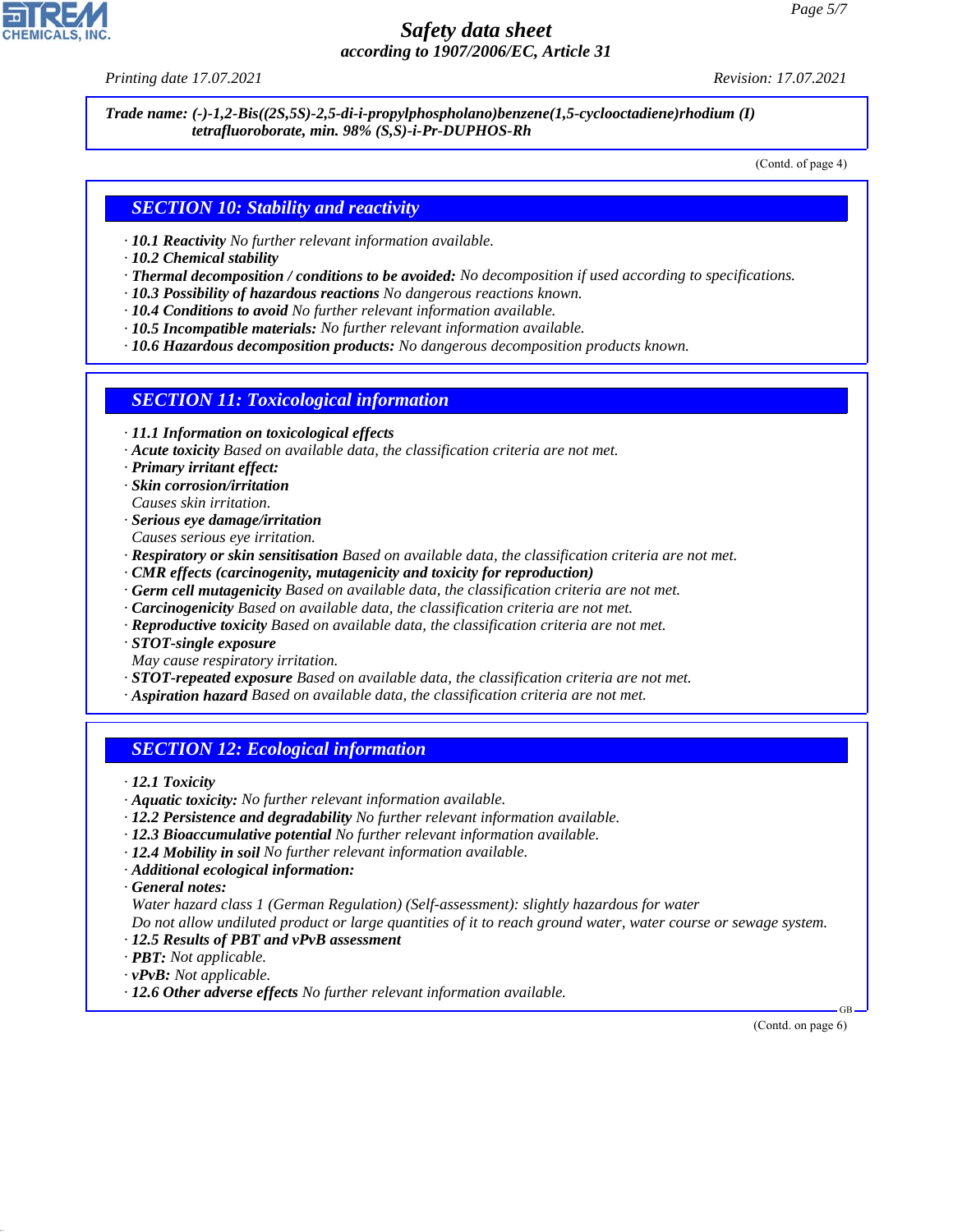*Printing date 17.07.2021 Revision: 17.07.2021*

*Trade name: (-)-1,2-Bis((2S,5S)-2,5-di-i-propylphospholano)benzene(1,5-cyclooctadiene)rhodium (I) tetrafluoroborate, min. 98% (S,S)-i-Pr-DUPHOS-Rh*

(Contd. of page 5)

#### *SECTION 13: Disposal considerations*

- *· 13.1 Waste treatment methods*
- *· Recommendation*

*Must not be disposed together with household garbage. Do not allow product to reach sewage system.*

- *· Uncleaned packaging:*
- *· Recommendation: Disposal must be made according to official regulations.*

| <b>SECTION 14: Transport information</b>                                                                     |                 |  |
|--------------------------------------------------------------------------------------------------------------|-----------------|--|
| $\cdot$ 14.1 UN-Number<br>· ADR, ADN, IMDG, IATA                                                             | not regulated   |  |
| $\cdot$ 14.2 UN proper shipping name<br>· ADR, ADN, IMDG, IATA                                               | not regulated   |  |
| $\cdot$ 14.3 Transport hazard class(es)                                                                      |                 |  |
| · ADR, ADN, IMDG, IATA<br>· Class                                                                            | not regulated   |  |
| $\cdot$ 14.4 Packing group<br>· ADR, IMDG, IATA                                                              | not regulated   |  |
| · 14.5 Environmental hazards:<br>· Marine pollutant:                                                         | $N_{O}$         |  |
| $\cdot$ 14.6 Special precautions for user                                                                    | Not applicable. |  |
| $\cdot$ 14.7 Transport in bulk according to Annex II of<br><b>Marpol and the IBC Code</b><br>Not applicable. |                 |  |
| · UN "Model Regulation":                                                                                     | not regulated   |  |

### *SECTION 15: Regulatory information*

- *· 15.1 Safety, health and environmental regulations/legislation specific for the substance or mixture*
- *· Directive 2012/18/EU*
- *· Named dangerous substances ANNEX I Substance is not listed.*
- *· National regulations:*
- *· Waterhazard class: Water hazard class 1 (Self-assessment): slightly hazardous for water.*
- *· 15.2 Chemical safety assessment: A Chemical Safety Assessment has not been carried out.*

# *SECTION 16: Other information*

*This information is based on our present knowledge. However, this shall not constitute a guarantee for any specific product features and shall not establish a legally valid contractual relationship.*

- *· Department issuing SDS: Technical Department.*
- *· Contact: Technical Director*

44.1.1

*· Abbreviations and acronyms: ADR: Accord européen sur le transport des marchandises dangereuses par Route (European Agreement concerning the International Carriage of Dangerous Goods by Road)*

(Contd. on page 7)

GB